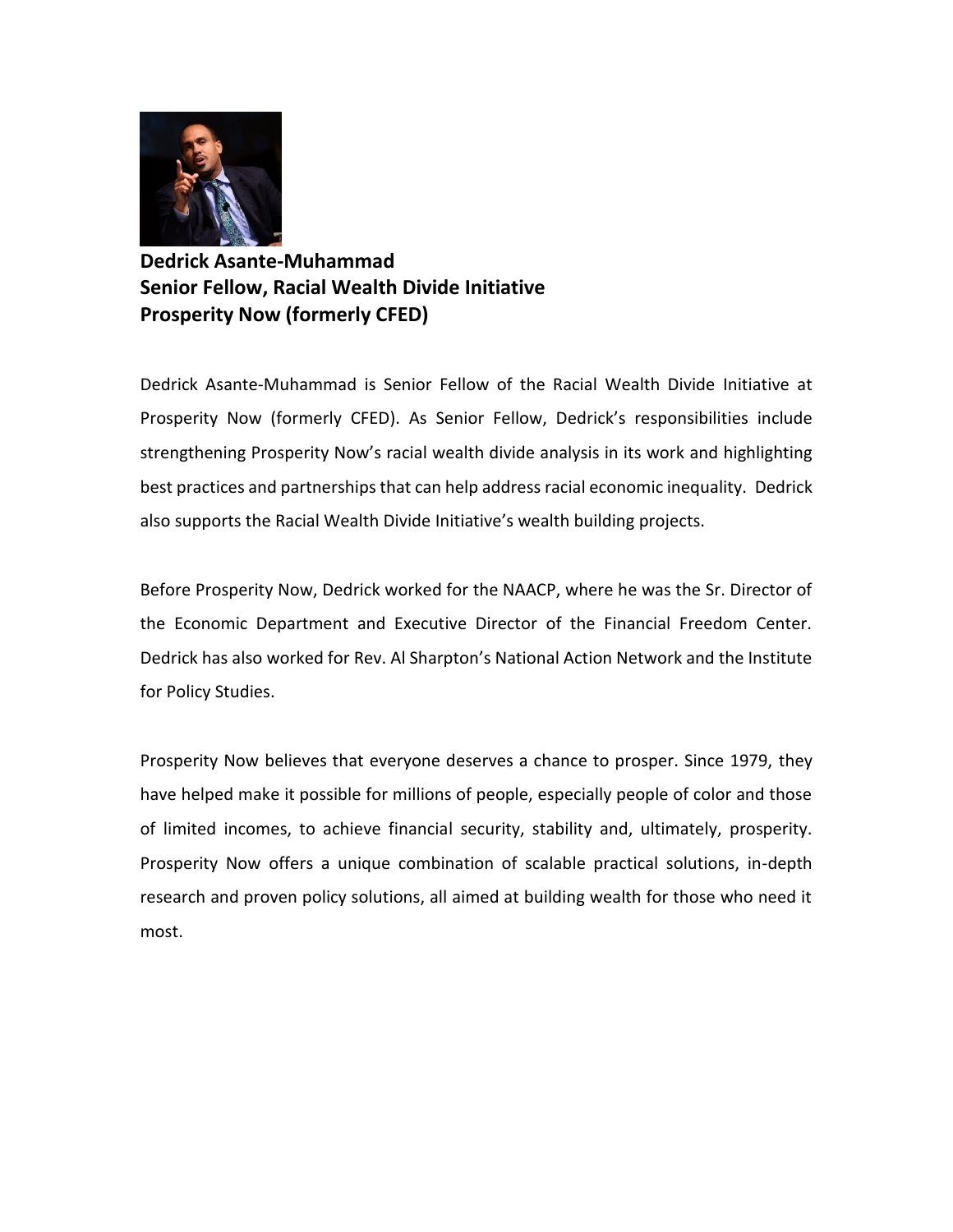

**Liz Banach Executive Director Marylanders to Prevent Gun Violence**

Liz Banach is the Executive Director of Marylanders to Prevent Gun Violence. Liz  $-$  a hunter's daughter — grew up in rural Virginia. After graduating from Haverford College, Liz began her career at The Russell Sage Foundation as a scholar assistant assisting eight researchers over the course of two years on projects aimed at bettering the living conditions of people around the world. She attended graduate school at The City University of New York and completed a post graduate psychoanalytic training at The National Institute of Psychoanalysis in New York City. Liz worked in private practice prior to moving to Maryland seven years ago with her family.

Inspired by a moment when she thought her husband and two young children were at a local mall at the time of a shooting she shifted career paths and became involved in the gun violence prevention movement. She began by volunteering with her local Moms Demand Action Chapter and was soon promoted to the Maryland State Chapter Lead. She joined Marylanders to Prevent Gun Violence as their Director of Outreach and was appointed Executive Directors of Marylanders to Prevent Gun Violence two years ago. She is proud to be at the helm of an organization that focuses its attention and resources on those individuals who are disproportionately affected gun violence: people who use a gun to commit suicide and young men and women of color living in urban areas.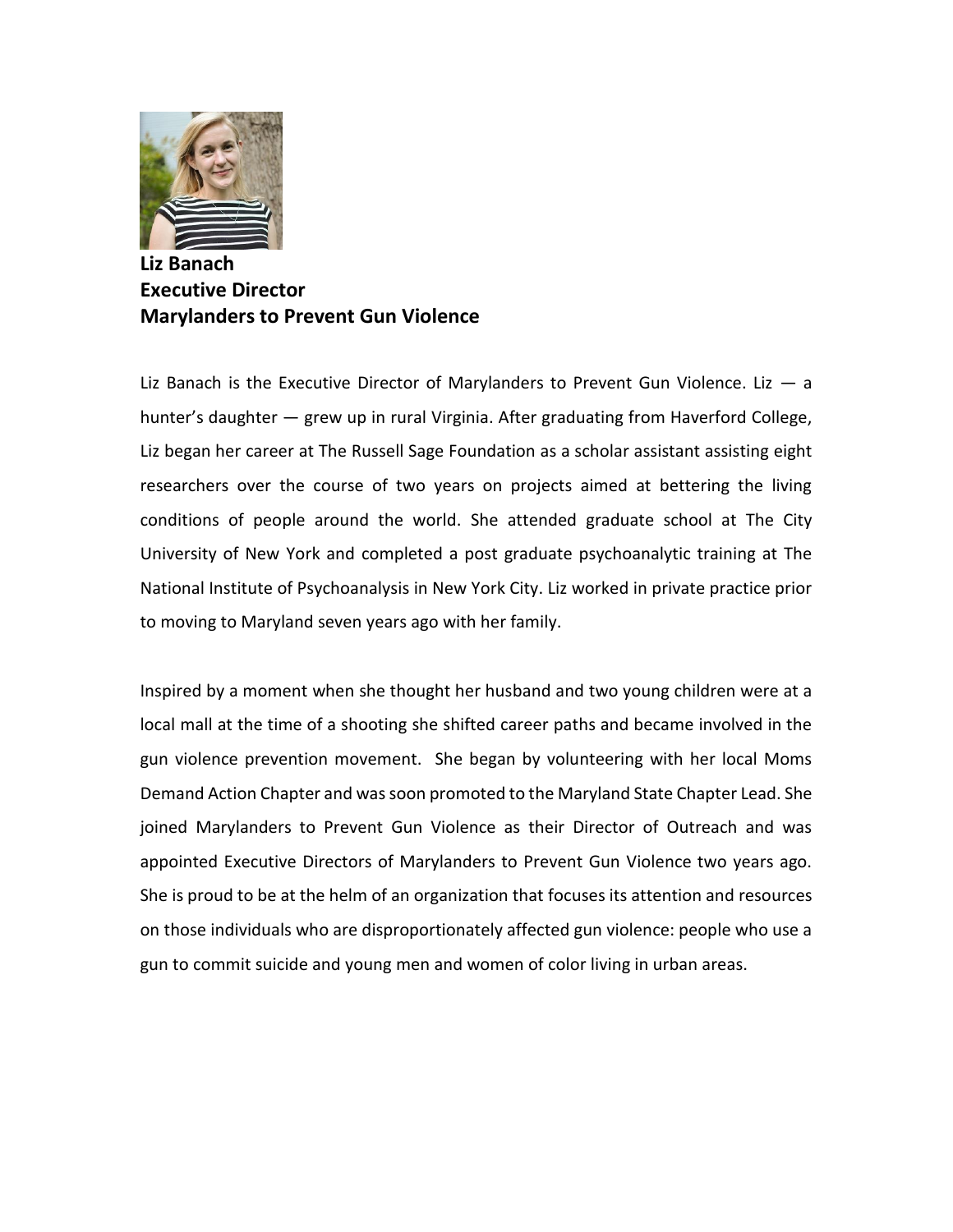

## **Bita Dayhoff President Community Action Council of Howard County, Maryland**

Bita Dayhoff is the President of the Community Action Council of Howard County, a \$15 million non-profit organization, based in Columbia, Md. Under Dayhoff's leadership, CAC has grown into an award-winning agency with financial growth of 200%. The growth has enabled the CAC to expand its services that help improve quality of life for low income families. In 2017, Dayhoff was named Howard County's Business Person of the Year.

The Community Action Council of Howard County provides programs and services to lowincome residents of Howard County to alleviate the effects of poverty; to promote selfsufficiency as a means of interrupting the cycle of poverty; and to stimulate increased awareness of, and responsiveness to, the needs of the low-income population on the part of the larger community.

Bita serves on the Board to Promote Self-Sufficiency, Local Children's Board, Md. Hunger Solutions, BGE Advisory Council, and the Md. Community Action Partnership. Bita is a graduate of University of Maryland and holds a B.S. degree in Accounting and an MBA in Finance. Bita is a graduate of Leadership Maryland and Leadership Howard County.